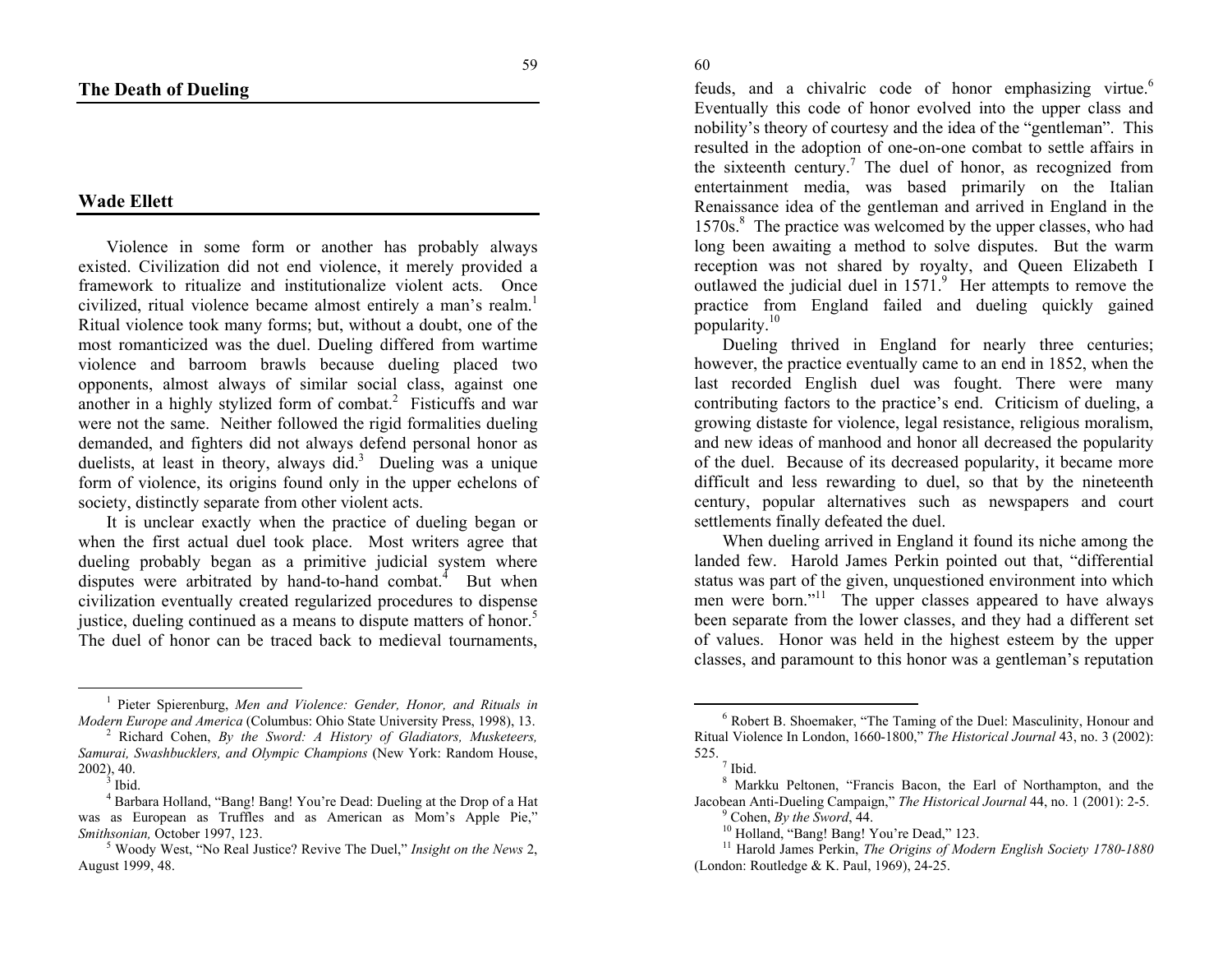62

61

<span id="page-1-5"></span><span id="page-1-4"></span><span id="page-1-3"></span><span id="page-1-2"></span><span id="page-1-1"></span><span id="page-1-0"></span>amo[n](#page-1-0)g his peers.<sup>12</sup> The gentry displayed their status and honor in their manner of dress, speech, behavior, and any other possible means.<sup>13</sup> As a gentleman's actions and appearance were representative of his status and reputation, all outward signs and matters of protocol [we](#page-1-1)re rigidly stylized.<sup>14</sup> Acting outside of protocol would lead other gentlemen to question the honor of that individual.

D[ue](#page-1-2)ling appeared to be a perfect solution for many reasons. First, only gentlemen could challenge each other to a duel.<sup>15</sup> Furthermore, dueling upheld the idea of honorable behavior that was so important to would-be d[ue](#page-1-3)lists. In fact, by the 1700s, dueling textbooks, most notably the widely accepted *Code Duello*, dealt less [wit](#page-1-4)h actual duel than with the etiquette involved, such as the proper conditions for challenging and accepting, and how best to maintain proper respect. $16$ 

Dueling was reserved only for matters of honor, but the theory of honor to which gentlemen were bound was complex. Honor did not always appear to be the obvious cause of dispute. The romantic image of dueling for a lady's favor, for example, is a false one. Duels involving women were not fought to gain a woman's love, but rather because men took responsibility for the honor of certain women in their lives, including the women they were courting.<sup>17</sup> For instance, a duel that took place in  $1791$ between two soldiers of the same regiment apparently started because the two men were interested in one woman, and when she eloped with one, the other issued the challenge, not because of love, but rather [be](#page-1-5)cause of gentlemanly duty. The challenger opted to duel because the woman wrote him claiming that she had been forced to elope. Despite the appearance of a romantically based duel, the challenger was acting on what he felt was his gentlemanly duty on behalf of the lady.18 Most, if not all, of a gentleman's honorable duties could be well enforced by dueling,

and so the practice found wide acceptance among the upper classes looking for ways to solve disputes.

But this acceptance had not gone unchallenged. There were many critics within sections of the gentry and nobility, even as their peers were fighting duels.<sup>19</sup> In the 1770s these criticisms grew stronger.<sup>20</sup> England was changing, and so too was the English gentleman. England underwent many changes to accommodate industrialism. London, for example, gained the benefits of urban planning, such as better-paved streets, and more importantly, a more organized police force. Hence Londoners were less willing to conduct disputes in the streets.<sup>21</sup> Dueling had been outlawed for over a century, and with the unwillingness to fight publicly, it became increasingly popular to conduct duels in private, away from watchful eyes.<sup>22</sup> This contradicted the idea that duels took place to maintain one's reputation, and thus duels lost some appeal. In addition, the ideas of how an honorable gentleman behaved were changing. Reputations were becoming public, and were more often defined in smaller social settings such as clubs, societies and the workplace.<sup>23</sup> Honor also became much more personal. No longer did one person's actions affect the honor of his entire family for generations.<sup>24</sup> Cultural opportunity grew, men expected more from life and they began to examine mankind's potential.<sup>25</sup> Because of these expanded horizons and new knowledge, men and their conduct began being judged by more modern standards of behavior, most of which centered upon the idea of politeness.<sup>26</sup> Anger, and the behavior associated with it, became less accepted in society.<sup>27</sup>

<sup>12</sup> Peltonen, "Francis Bacon," 6.

<sup>13</sup> Perkin, *The Origins of Modern English Society*, 25.

 $14$  Ibid.

<sup>&</sup>lt;sup>15</sup> Holland, "Bang! Bang! You're Dead," 124.

 $16$  Ibid., 123-124.

<sup>17</sup> Barbara Holland, *Gentlemen's Blood: A History of Dueling from Swords at Dawn to Pistols at Dusk* (Harrisonburg: Bloomsbury, 2003), 38.

<sup>18</sup> *Times* (London), 17 January 1791.

<sup>&</sup>lt;sup>19</sup> Shoemaker, "The Taming of the Duel," 539.

<sup>20</sup> *Honour's preservation without blood: or, sober advice to duelists*  (London, 1680), 24.

<sup>&</sup>lt;sup>21</sup> Shoemaker, "The Taming of the Duel," 526.

<sup>22</sup> Cohen, *By the Sword,* 50.

<sup>&</sup>lt;sup>23</sup> Shoemaker, "The Taming of the Duel," 542.

<sup>24</sup> Spierenburg, *Men and Violence*, 12.

<sup>25</sup> Perkin, *The Origins of Modern English Society*, 11.

<sup>&</sup>lt;sup>26</sup> Shoemaker, "The Taming of the Duel," 526.

 $^{27}$ Elizabeth Foyster, "Boys will be boys? Manhood and aggression, 1660-1800," in T. Hitchcock and M. Cohen, eds., *English masculinities, 1660-1800* (London, 1999), 162; quoted in Shoemaker, "The Taming of the Duel," *The Historical Journal* 43, no. 3 (2002): 525-545, n. 81.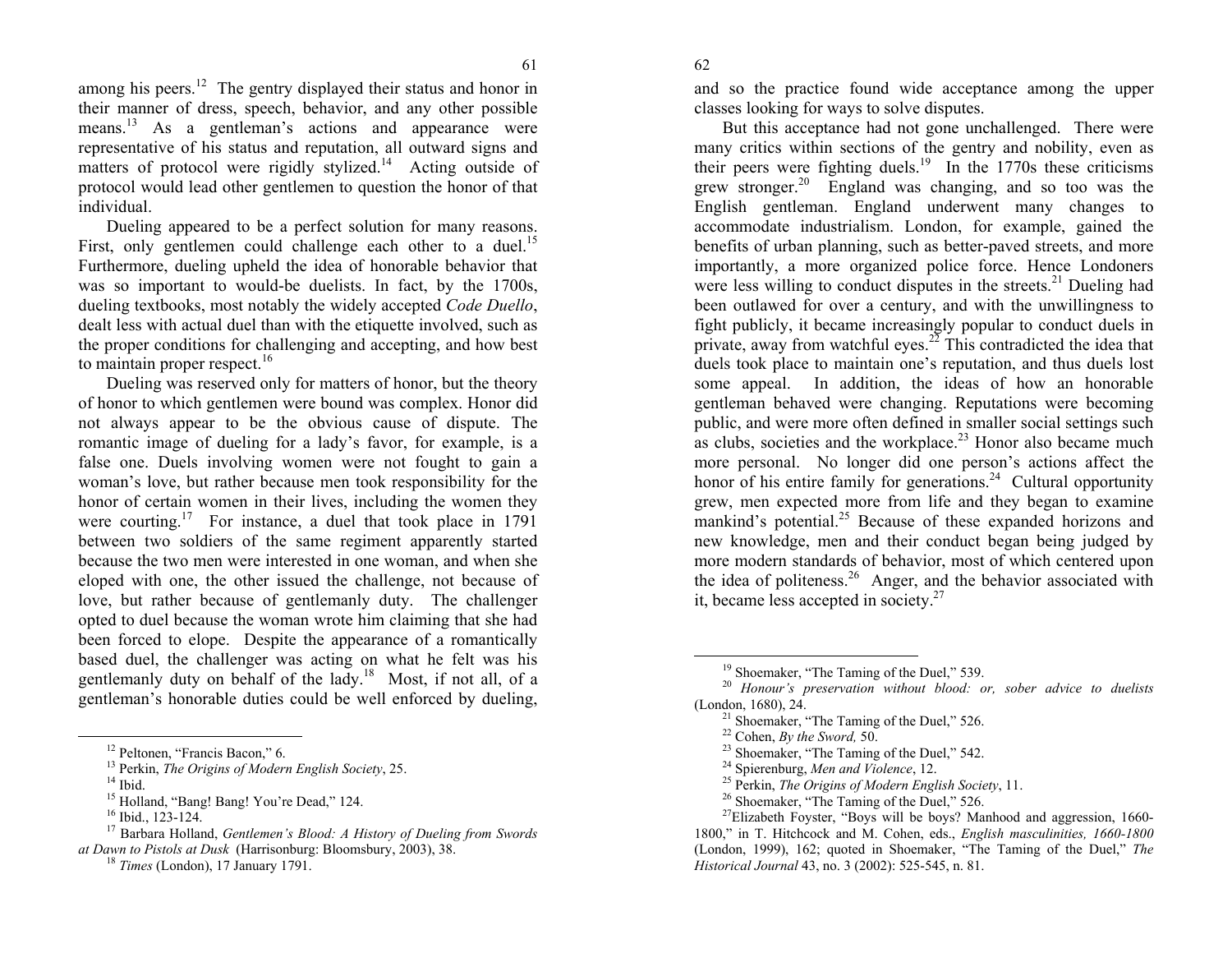64

<span id="page-2-6"></span><span id="page-2-5"></span><span id="page-2-4"></span><span id="page-2-3"></span><span id="page-2-2"></span><span id="page-2-1"></span><span id="page-2-0"></span>Dueling's cri[tic](#page-2-0)s had always said that it was ridiculous to think that one's honor could be called into question just because of malici[ous](#page-2-1) words and other small offences.<sup>28</sup> As England industrialized, it became clear that the critics were ahead of their time. The notions of honor were ever cha[ngi](#page-2-2)ng as well. Even in the seventeenth century, Sir Francis Bacon, one of dueling's greatest critics, adamantly believed that for dueling to end, the theory of honor lying just beneath its surface must be abolished as<br>well.<sup>29</sup> By the mid-eighteenth century, the theory was not By the mid-eighteenth century, the theory was not abolished, but it was weakened by new ideas of honor and new concepts of politeness.

Despite these social changes, the practice of dueling evolved, and although it was not only the weaponry that changed, the shift from swords to pistols in the early 1760s was an important transition.<sup>30</sup> All of dueli[ng'](#page-2-4)s rules were based upon swordplay. But fencing had become much more rule-bound and almost choreographed, with time allowances for recovery after a lunge, and moments for rest similar to a time-out. $31$  These rules removed many of the inherent risks found in dueling. Without risk, courage could not be displayed. Dueling with pistols was a legitimate answer to this problem and pistols quickly became the weapon of choice.

Pistols, li[ke](#page-2-5) all technological implements, improved. They became more accurate, and logically, duels should have become more deadly. However despite increasing accuracy and other advancements with the weaponry, dueling injuries became less common, mostly because of the manner in which duels were conducted.32 Dueling's rules changed to accommodate the new weaponry. Pistol duels offered participants opportunities to refuse to fire or to fire in the air, ending the duel. $33$  And as guns became the prominent weapon, the seconds ga[ine](#page-2-6)d more administrative capabilities presiding over the duel, including the number of shots fired, and the ability to end the duel if necessary.<sup>34</sup> Most

28 Peltonen, "Francis Bacon," 16.

importantly, wearing swords had been common for gentleman when dueling was introduced in England, allowing duelists to fight immediately. Not so with the pistol. When a challenge was issued, there had to be a delay so that the pistols could be acquired, and this allowed anger to give way to reason and gave seconds and friends an opportunity to try to settle the argument without firing shots.<sup>35</sup> Pistols re-introduced risk to the duel of honor, but paradoxically made the duel less fatal.

While the firearm solved one problem, it introduced another. Unlike the sword, which was primarily an aristocratic weapon, almost anyone could own or operate a pistol. $36$  Mastering the art of swordplay took decades, requiring an instructor and daily training, but mastering a pistol took much less time. $37$  With the introduction of the pistol into the duel of honor, dueling spread downward from aristocratic society into the new middle classes.<sup>38</sup> This weakened the duel's appeal to some, but others felt that dueling was still a viable solution to matters of honor.

As the nineteenth century drew near, attitudes towards violence changed. Life spans were lengthening, medical treatments were improving, and child mortality rates were declining.<sup>39</sup> Across Europe, violence became less acceptable. The criminalization of violent acts grew out of modernization and the emergence of a market economy. The new middle class competed with the traditional gentlemen for power and prestige. Money was becoming as valuable as land.<sup>40</sup> The gentleman's honor, like the gentlemen themselves, had competition.

In England, ideas instilled by the Renaissance and Enlightenment were being re-thought because of the movement towards the Industrial Revolution.<sup>41</sup> Evolving industrial relationships in the eighteenth century often resulted in visible violence.<sup>42</sup> War with France from 1793-1815 was the most

 $^{29}$  Ibid., 25.

<sup>&</sup>lt;sup>30</sup> Shoemaker, "The Taming of the Duel," 528.

 $31$  Ibid., 530.

<sup>32</sup> Holland, *Gentlemen's Blood*, 79.

<sup>&</sup>lt;sup>33</sup> Shoemaker, "The Taming of the Duel," 543.

<sup>&</sup>lt;sup>34</sup> Holland, "Bang! Bang! You're Dead," 124.

<sup>&</sup>lt;sup>35</sup> Shoemaker, "The Taming of the Duel," 533.

<sup>36</sup> Ibid., 532.

<sup>37</sup> Holland, *Gentlemen's Blood*, 79.

 $38$  Ibid.

<sup>39</sup> Perkin, *The Origins of Modern English Society*, 143.

<sup>40</sup> *The Victorian Criminalization of Men*, Pieter Spierenburg, ed., *Men and Violence: Gender, Honor, and Rituals in Modern Europe and America* (Columbus: Ohio State University Press, 1998), 200.

<sup>41</sup> Perkin, *The Origins of Modern English Society*, 11-12.  $42$  Ibid., 32.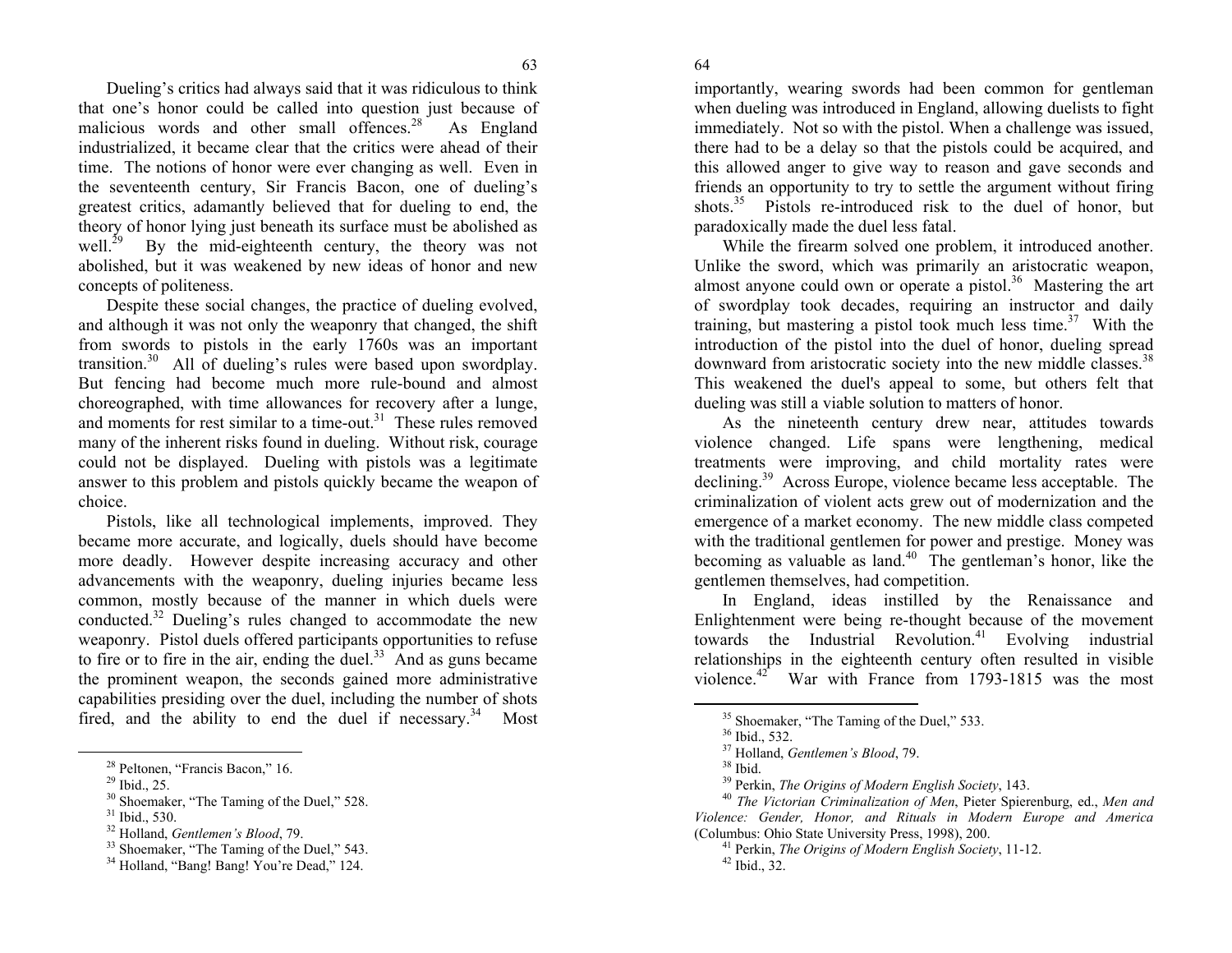66

<span id="page-3-8"></span><span id="page-3-7"></span><span id="page-3-6"></span><span id="page-3-5"></span><span id="page-3-4"></span><span id="page-3-3"></span><span id="page-3-2"></span><span id="page-3-1"></span><span id="page-3-0"></span>publicized yet in England and the population tired of bloodshed.<sup>43</sup> The English, even those who had once enjoyed the duel, were affected. John Chamberlain, in a letter written in the seventeenth century, explained how a foreign war's bloodshed would help abate domestic violence.<sup>44</sup> By t[he](#page-3-0) [n](#page-3-0)ineteenth century this idea had become widel[y re](#page-3-1)cognized and could clearly be seen. The war and synchronized factors contributed to the decreasing acceptance of violence.

Aggressive behavior in general was growing unacceptable. Representatives from a plethora of cultural movements, "from Evangelicalism to Utilitarianism," condemned ma[nho](#page-3-2)od's culture of honor.45 This dramatically affected Englishmen. Homicide records indicate that public violence committed by gentlemen in London had decreased in the late [ei](#page-3-3)ghteenth century.<sup>46</sup> Killing to defend one's honor lost its traditional excusable nature.<sup>47</sup> A reported duel in 1791 makes no mention of further legal proceedings or repercussions.48 However, in 1840, a similar duel filled multiple columns in the *Times*, discussing the legal measures following the duel on three separate o[cca](#page-3-4)sions. $^{49}$ 

Large numbers of people, from a variety of social classes, were willing to do just about anything [to](#page-3-5) prevent duels from occurring.50 Such is the case of the duel between the Earl of Cardigan and Captai[n H](#page-3-6)arvey Tuckett. A miller surnamed Dann witnessed the preparation, called for his wife to take notice, interfered with the duelists, and later testified regarding what occurred.51 This wa[s](#page-3-7) not an isolated incident. Many times bystanders interrupted duels, or [not](#page-3-8)ified the by then larger and

46 Robert B. Shoemaker, "Male Honour and the decline of public violence in eighteenth-century London," *Social History*, 26 (2001): 190-208.

more involved police force. Duelists were forced farther and farther out of the public eye. Duelists had long argued that duels were fought to defend their reputation, but as dueling became private and audiences became smaller and smaller, the gains ceased to outweigh the risks.<sup>52</sup> Dueling had lost much of its popularity by the early nineteenth century, however duels were still common occurrences. But as opposition grew, alternatives began gaining popularity and support.

One course of action that had long been available gained support in the early nineteenth century. Settling matters of honor using the court system to appeal to civil laws grew in popularity and was common by  $1804$ <sup>33</sup>. This was partially due to changes within the courts themselves. At the turn of the nineteenth century, new legislation increased the legal penalties for violence, dueling included.54 The increased legal pressure compounded the cultural movements to replace the "worship of honor" with more peaceful ideals, so that dueling's risks outgrew the advantages.<sup>55</sup> Dueling circled the drain during the nineteenth century, and the courts tried more cases regarding honor as the century advanced. One such case was documented in the *Times* in 1840. The insulted gentleman expressed that, "his enemy should pay dearly for it [the insult, in this case, a slap to the face]," however, the gentleman also declared that the matter would not lead to a duel, as dueling was illegal and immoral.<sup>56</sup> The issue was resolved, reparations made, and honor was maintained with no bloodshed.

The most popular of the arising alternatives was the press. Duels were fought less with pistols and fought more with words in newspapers. Would-be participants quickly learned that since dueling was losing popularity, a new method to defend reputations needed to be found. The industrial changes and the connected social changes allowed more money to be spent on newspapers, which were quite popular, especially among the wealthy.<sup>57</sup> Duels

<sup>43</sup> Ibid., 10.

<sup>44</sup> N.E. McClure, ed., *The Letters of John Chamberlain*, vol. 1 (Philadelphia: 1939), 297-298; quoted in Peltonen, "Francis Bacon," *The Historical Journal* 44, no. 1 (2001): 16, n. 55.

<sup>45</sup>*The Victorian Criminalization of Men*, 204.

<sup>47</sup> *The Victorian Criminalization of Men*, 204.

<sup>48</sup> *Times* (London), 15 October 1840.

<sup>49</sup> *Times* (London), 16, 17, 22 September 1840.

<sup>&</sup>lt;sup>50</sup> Antony Simpson, "Dandelions on the field of honour: dueling, the middle classes, and the law in nineteenth-century England," *Criminal Justice History*, 9 (1988): 106-107.

<sup>51</sup> *Times* (London), 15 October 1840.

<sup>52</sup> Shoemaker, "The Taming of the Duel," 537.

 $53$  John Trusler, "A System of Etiquette," (Bath, 1804), 64-66; quoted in Shoemaker, "The Taming of the Duel," *The Historical Journal* 43, no. 3 (2002): 525-545, n. 88.

<sup>54</sup> *The Victorian Criminalization of Men*, 203.

<sup>55</sup> Ibid., 201.

<sup>56</sup> *Times* (London), 5 December 1840.

<sup>57</sup> Perkin, *The Origins of Modern English Society,* 143.